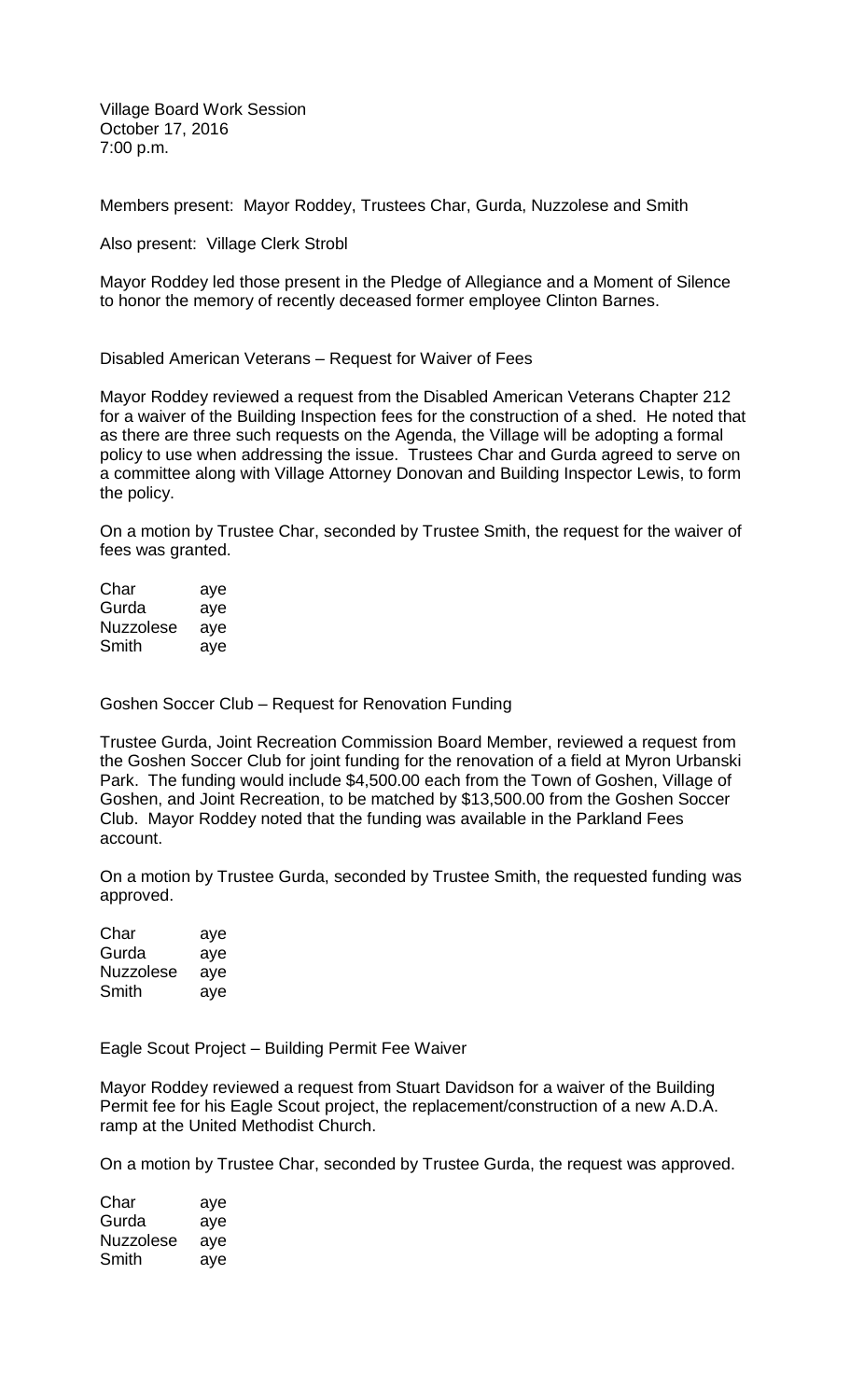Girl Scout Silver Project – Building Permit Fee Waiver

The Board reviewed a request from Girl Scout Alex Barnes for a waiver of the Building Permit fee for her Silver Award Project, as approved by the Board on September 12, 2016.

On a motion by Trustee Gurda, seconded by Trustee Nuzzolese, the request was approved.

Char aye Gurda aye Nuzzolese aye Smith aye

Employee Handbook

Mayor Roddey noted that he is working with Treasurer Winters and the Village's Labor Attorney on the formation of an employee handbook as a guide to human resources issues.

## Menorah Lighting Request

The Board reviewed a request from Rabbi Meir Borenstein to hold the annual menorah lighting ceremony at the Village Green on December 26<sup>th</sup> and 27<sup>th</sup>.

On a motion by Trustee Char, seconded by Trustee Gurda, the request was approved.

| Char             | aye |
|------------------|-----|
| Gurda            | aye |
| <b>Nuzzolese</b> | ave |
| Smith            | aye |

World Pancreatic Cancer Day

The following was moved by Trustee Gurda, and seconded by Trustee Nuzzolese:

Resolution Declaring November 17, 2016, as "World Pancreatic Cancer Day" in the Village of Goshen, County of Orange, of the State of New York.

WHEREAS in 2016, an estimated 53,070 people in the United States will be diagnosed with pancreatic cancer, one of the deadliest cancers, and 41,780 will die from the disease;

WHEREAS pancreatic cancer surpassed breast cancer this year to become the third leading cause of cancer death in the United States, and it is projected to become the second leading cause by 2020;

WHEREAS pancreatic cancer is the only major cancer with a five-year relative survival rate in the single digits at just eight percent;

WHEREAS when symptoms of pancreatic cancer present themselves, it is generally in later stages, and 71 percent of pancreatic cancer patients die within the first year of their diagnosis;

WHEREAS approximately 2660 deaths will occur in New York in 2016;

WHEREAS pancreatic cancer is the seventh most common cause of cancer-related death in men and women across the world;